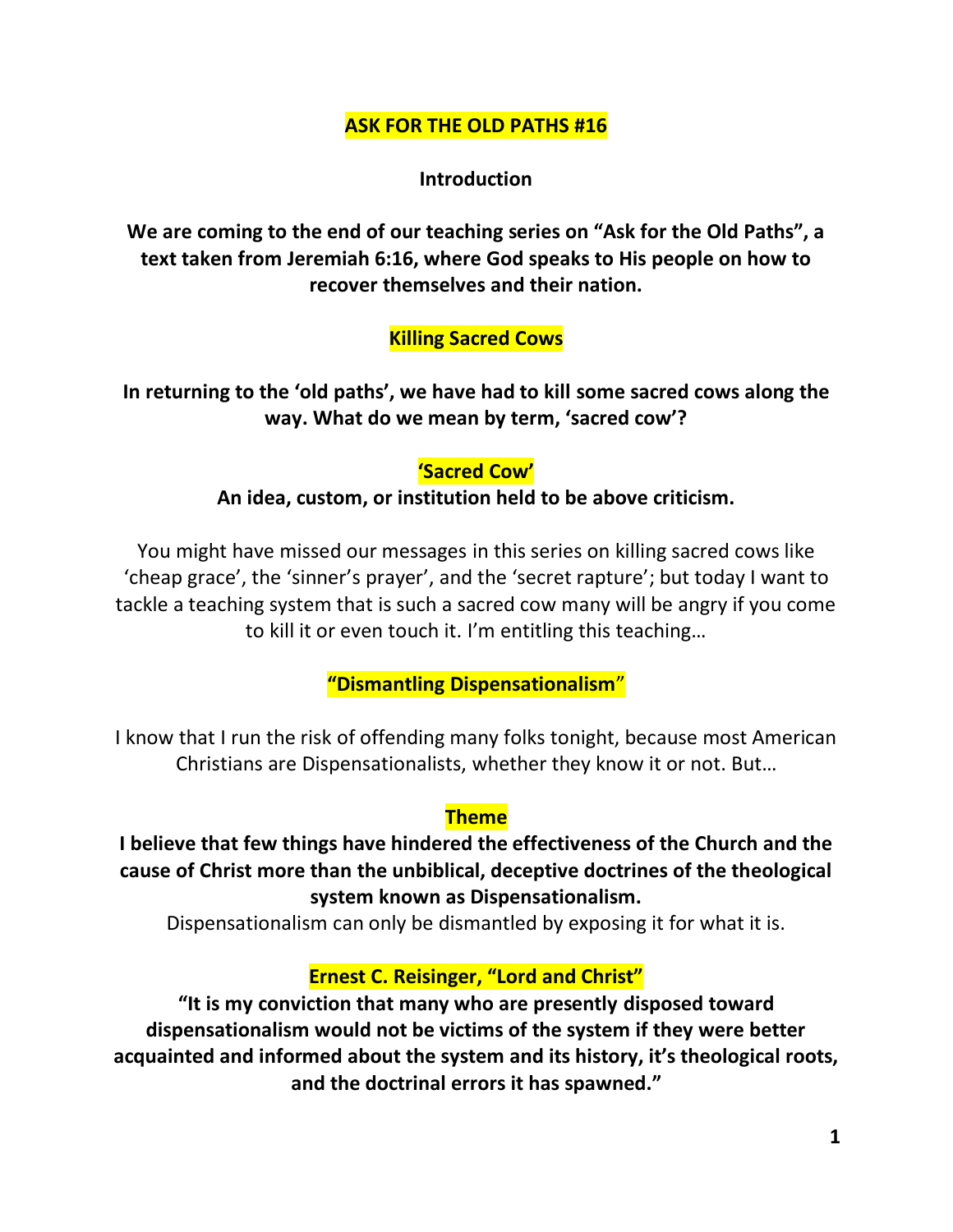With that in mind, I want to answer 3 questions about…

# **Dispensationalism What Is It? What's wrong with it? Why does it need to be dismantled?**

### **I. What Is It?**

1. The first thing you need to know is that Dispensationalism is what we call a 'new path'; a system of interpreting the Bible that did not appear in the  $1<sup>st</sup> 1800$ years of church history!

### **R.C. Sproul**

## **Dispensational theology is a nineteenth-century aberration** (departure) **away from historic, orthodox, Biblical Christianity.**

2. Where did it come from?

## **Marvin Rosenthal and Kevin Howard**

# **Examining the Pre-Wrath Rapture of the Church**

**As an established view, it can be traced back to J.N. Darby and the Plymouth Brethren in 1830. Some scholars trace its origin back two years earlier to a 20 year-old visionary woman named Margaret MacDonald who went into trances and announced there would be a pre-tribulation rapture of the Church.**

3. Millions of American Christians today believe in a 'secret rapture' of the Church before a 'great tribulation' comes upon the world; it may surprise you that before 1830, no one had ever heard of such a teaching.

## **Dr. Kenneth L. Gentry, Jr.**

**Only after 1830 was this novel pretribulationistic eschatology speedily disseminated. This was done in Britain by the Plymouth Brethrenist J.N. Darby. It was thereafter done especially in the United States by C.I. Scofield, D.L. Moody, and L.S. Chafer and by dispensationalistic Seminaries. Dr. Kenneth L. Gentry, Jr.**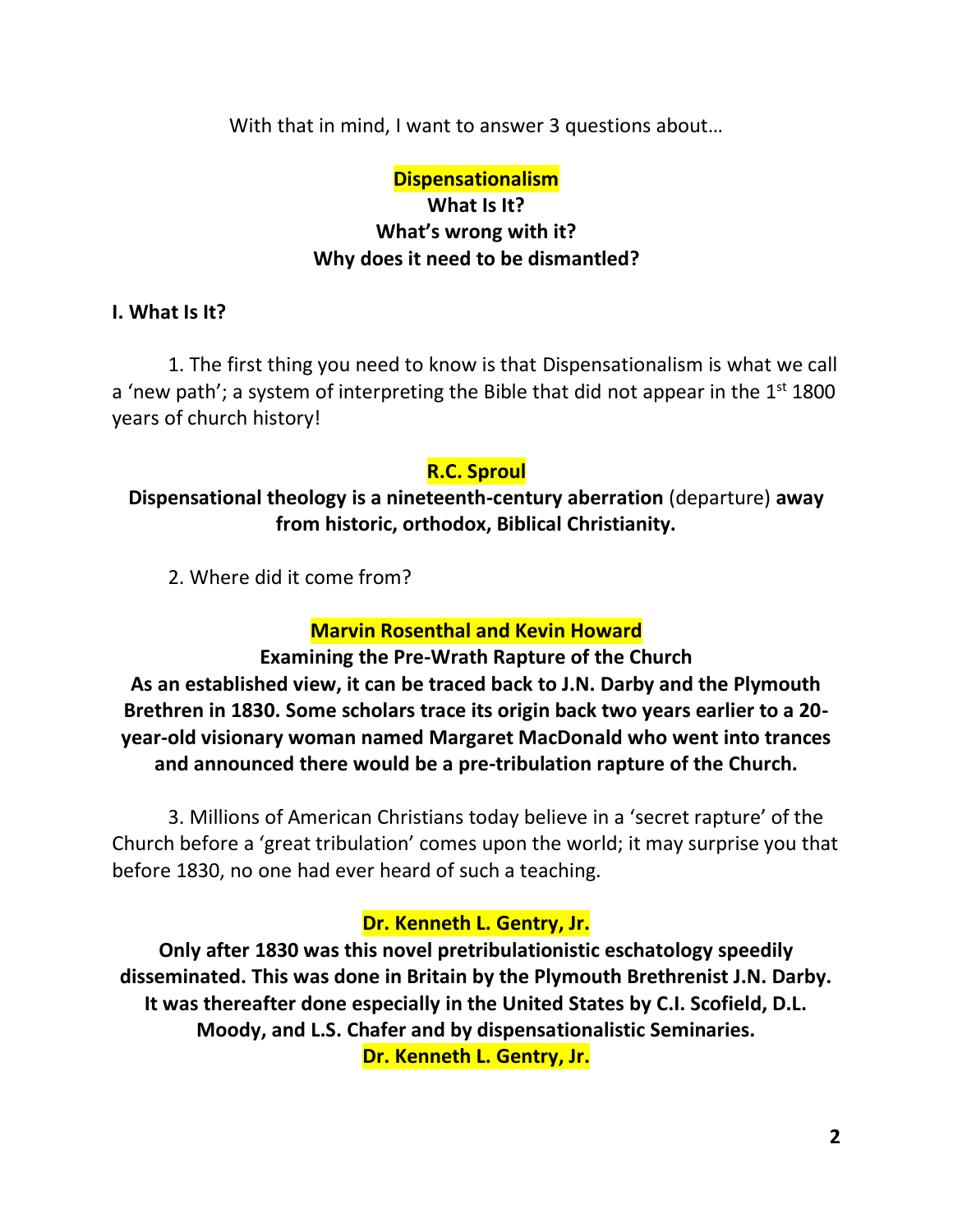# **The Bible does, of course, teach the future physical catching up in the air of the saints at the Second Coming of Christ in Final Judgment. Yet the Bible does not teach the idea of a 'secret' rapture or a 'double resurrection'.**

4. But Dispensationalism does not just invent a pretribulation 'secret rapture' in the 'end-times'; it boasts itself as a discovery of a new way to interpret the entire Bible!

## **Dispensationalism**

# **A theological system for interpreting the Bible that considers Biblical history as divided by God into dispensations, defined periods or ages to which God has allotted distinctive administrative principles.**

5. For 1800 years, Christians understood the dealings of God in terms of 2 covenants, the Old Testament and the New Testament; but 'Oh, no' said the Dispensationalists; they invented a system where God deals with mankind 7 different ways, during 7 time periods called 'dispensations'.

# **The 7 Dispensations**

**1. Innocence (Adam and Eve) 2. Conscience (From Adam to Noah) 3. Human Government (Noah to Abaham) 4. Promise (Abraham to Moses) 5. Law (Moses to Christ) 6. Church (Christianity) 7. Kingdom (Comes with Christ)**

6. In other words, as history unfolds, God has dealt differently the human race. That's what it is. So you ask, 'what's wrong with that?' Many things!

### **II. What's Wrong With It?**

### **A. First: It Creates Confusion About How God Deals With Mankind**

1. For 1800 years, the Christian church understood that God deals with mankind on the basis of *Covenant*; this is what we call 'Covenant Theology'. They viewed the Bible as one book containing 2 primary covenants: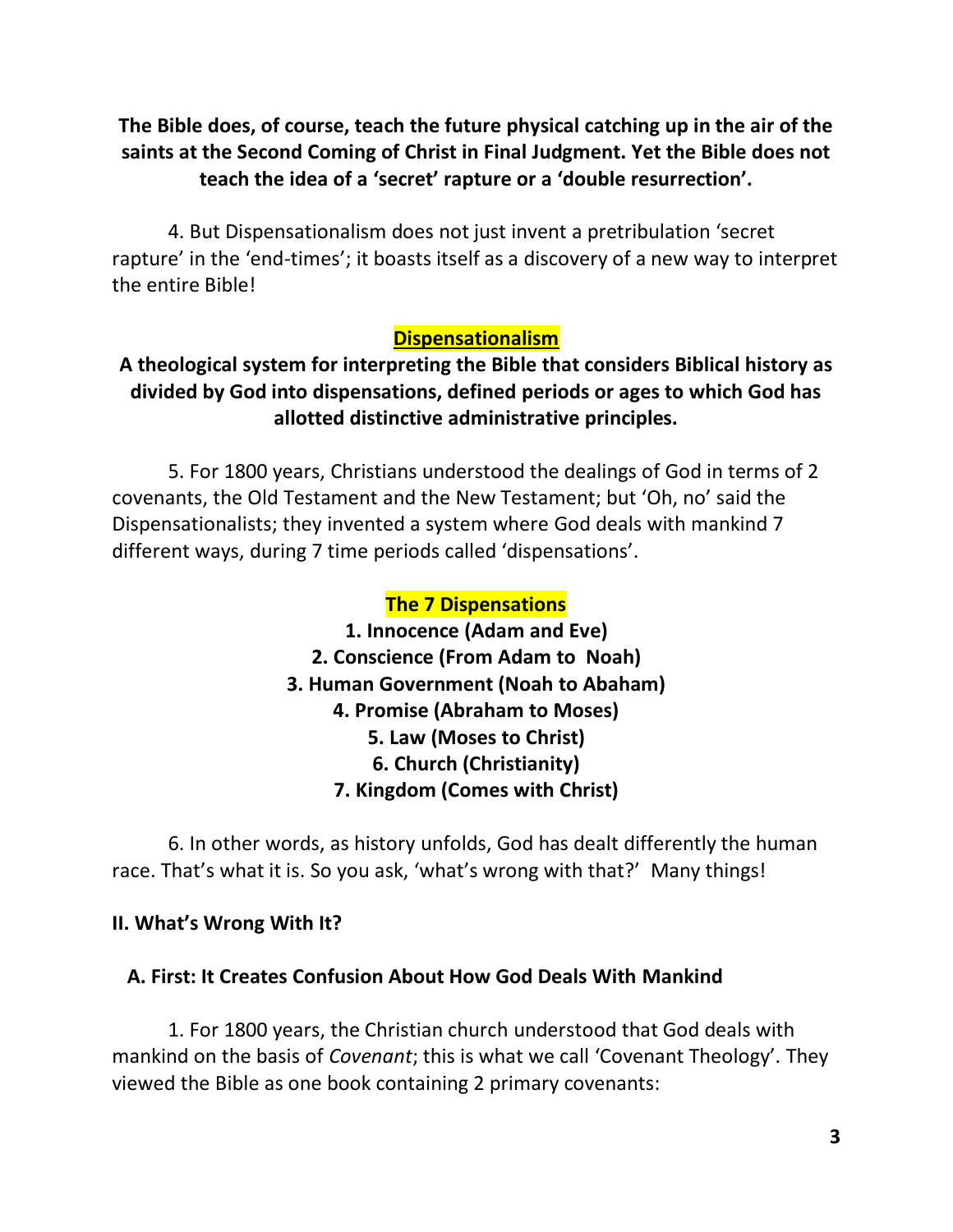a. The Old Covenant (Testament) was between God and Adam; it was a Covenant of works.

b. The New Covenant (Testament) was between God and His Son, the God-man or the '2nd Adam'; it was a Covenant of grace.

2. This is what we call 'Covenant Theology' and it was the way the Church interpreted the Bible for 1800 years; but the Dispensationalists invent a 'new path'; a system of interpretation where God *changes* from age to age.

a. They replaced the 2 Covenants with 7 'Dispensations'.

3. Let me give you two verses, 1 from the Old Testament and one from the New, that proves God does not change the way He relates to the human race.

### **Malachi 3:6**

### **I am the Lord; I do not change**.

a. The Dispensationalists teach that God changes how He deals with mankind during different time periods.

b. The writer of Hebrews restates the unchanging nature of God's immutability this way…

### **Hebrews 13:8-9**

# **Jesus Christ is the same yesterday, today, and forever. Do not be carried about with various and strange doctrines.**

c. It seems here the writer was anticipating the 'strange doctrine' of Dispensationalism, that God does change.

4. No wonder the modern American Christian is confused about the nature of God! But this is only the beginning of what's wrong with Dispensationalism.

## **B. Dispensationalism Disconnects the Old Testament from the New Testament**

1. **One of the devastating doctrines of Dispensationalism is that it creates a discontinuity between the Old and New Testaments.**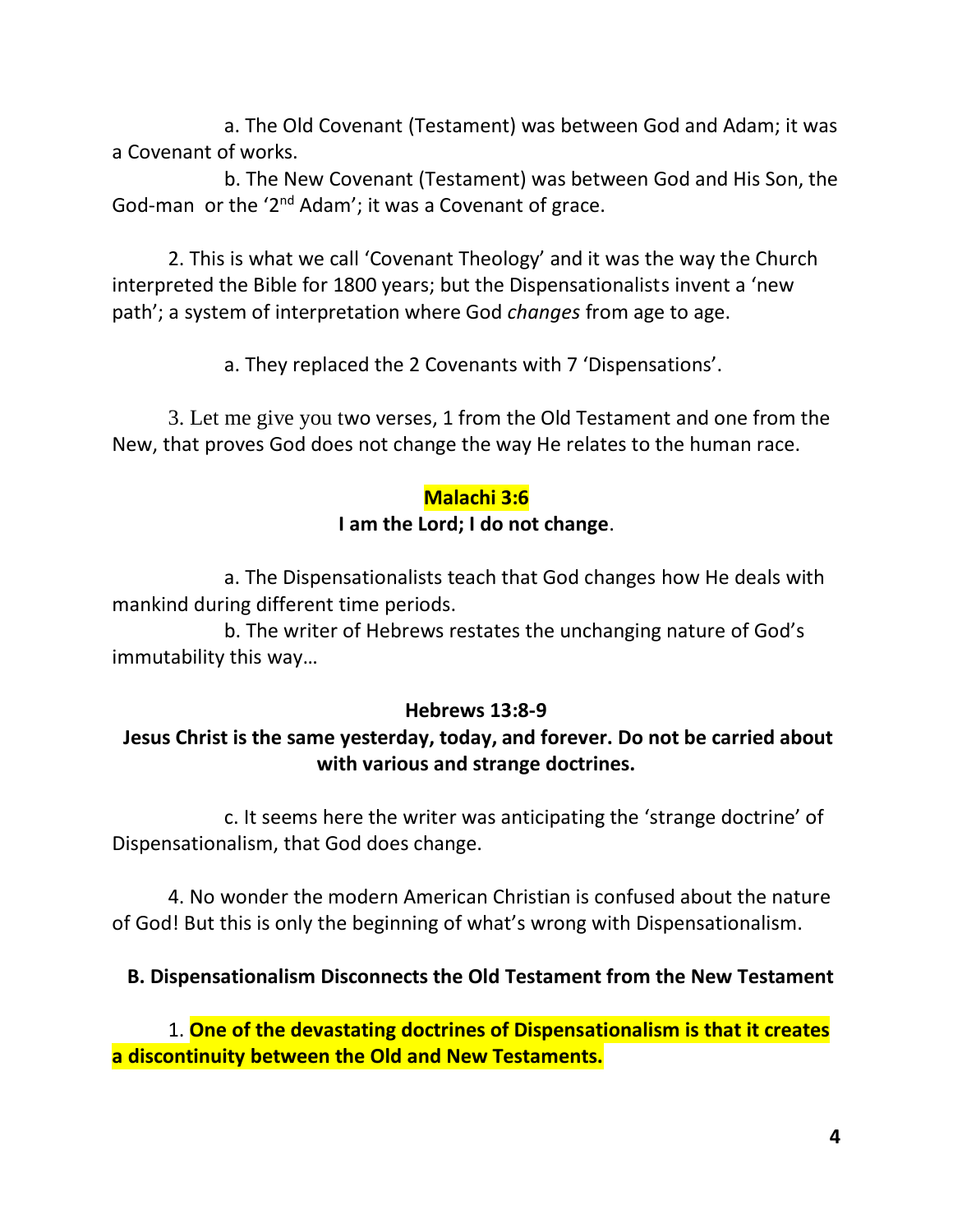2. This opens the door for a floodgate of related errors and a refutation of each:

• God saved men by law in the Old Testament but by grace in the New Testament

## **Dewey Dovel**

# **Dispensationalism has no concept of the law/grace distinction in scripture.**

- One major dispensationalist denomination teaches that only the New Testament is a guide for Church polity (no musical instruments or fellowship halls allowed)
- One famous dispensationalist faith teacher taught that the Old Testament is the ministry of the Father, the Gospels are the ministry of the Son, and the rest of history is entrusted to the ministry of the Holy Spirit (Kenneth Hagin)
- One of the cornerstone errors of dispensationalism is the teaching that God has 2 peoples: Israel and the Church; and He has 2 plans of salvation: one for Israel and one for the Church.

# **Charles C. Ryrie, "Dispensationalism"**

**"This is probably the most basic theological test of whether or not one is a dispensationalist, and it is undoubtedly the most practical and conclusive. The one who fails to distinguish Israel and the Church consistently will inevitably not hold to dispensational distinctions; and one who does will."** (There's just one problem, Charles…)

# **Dr. Kenneth L. Gentry**

**"The separation of the Church and Israel had never before been taught in church history."**

To maintain the separation, Dispensationalists have to create a

**Dr. Joel McDurmon**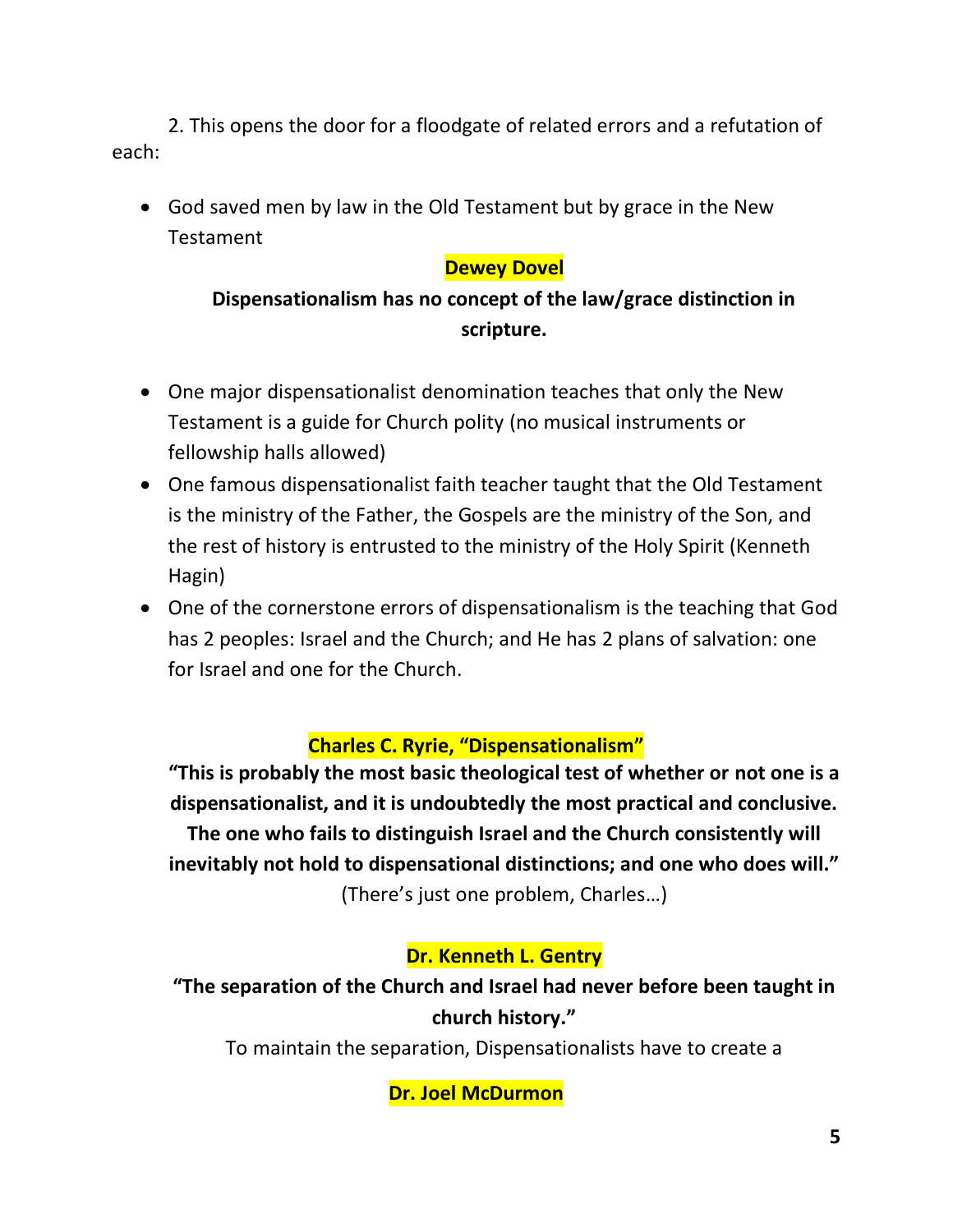**Dispensationalists believe in a distinction between Israel and the Church, that there is a special future for ethnic Israel that is separate and distinct from that of the Church. The position of historic Christianity is that there is, and always has been, only one people of God, and that this assembly of people has always included both Jews and Gentiles.**

# **Dr. Joel McDurmon**

**This is precisely because the people of God has never been purely ethnically defined, although in the Old Testament it was administered within an ethnic group. Nevertheless, it was not defined by ethnicity or nationality, but by** *faith* **and by faith** *alone***.**

God has ONE PEOPLE, not two!

**In the Old Testament, Israel is called a "kingdom of priests" and a holy nation". Exodus 1:6**

**In the New Testament, the Church is called a "holy nation" and the saints are "kings and priests". 2 Peter 2:9 and Revelation 1:6; 5:10**

**Old Testament Israel is called "the church in the wilderness" in Acts 7:38 The New Testament church is called "the Israel of God" in Galatians 6:16**

The Apostles had to address the question of separation many places in the New Testament; to convince the Jews that the Gentiles were truly saved and to convince the Gentiles that they were accepted into the family of God.

# **1 Corinthians 12:13**

**For by one Spirit are we all baptized into one body, whether we be Jews or Gentiles, whether we be bond or free; and have been all made to drink into one Spirit.**

3. Dispensationalist doctrine continues to confuse modern Christians God has 2 peoples instead of one. Confusion! But that's only the beginning.

 **B. Dispensationalism Limits the Manifestation of the Kingdom of God to the Future**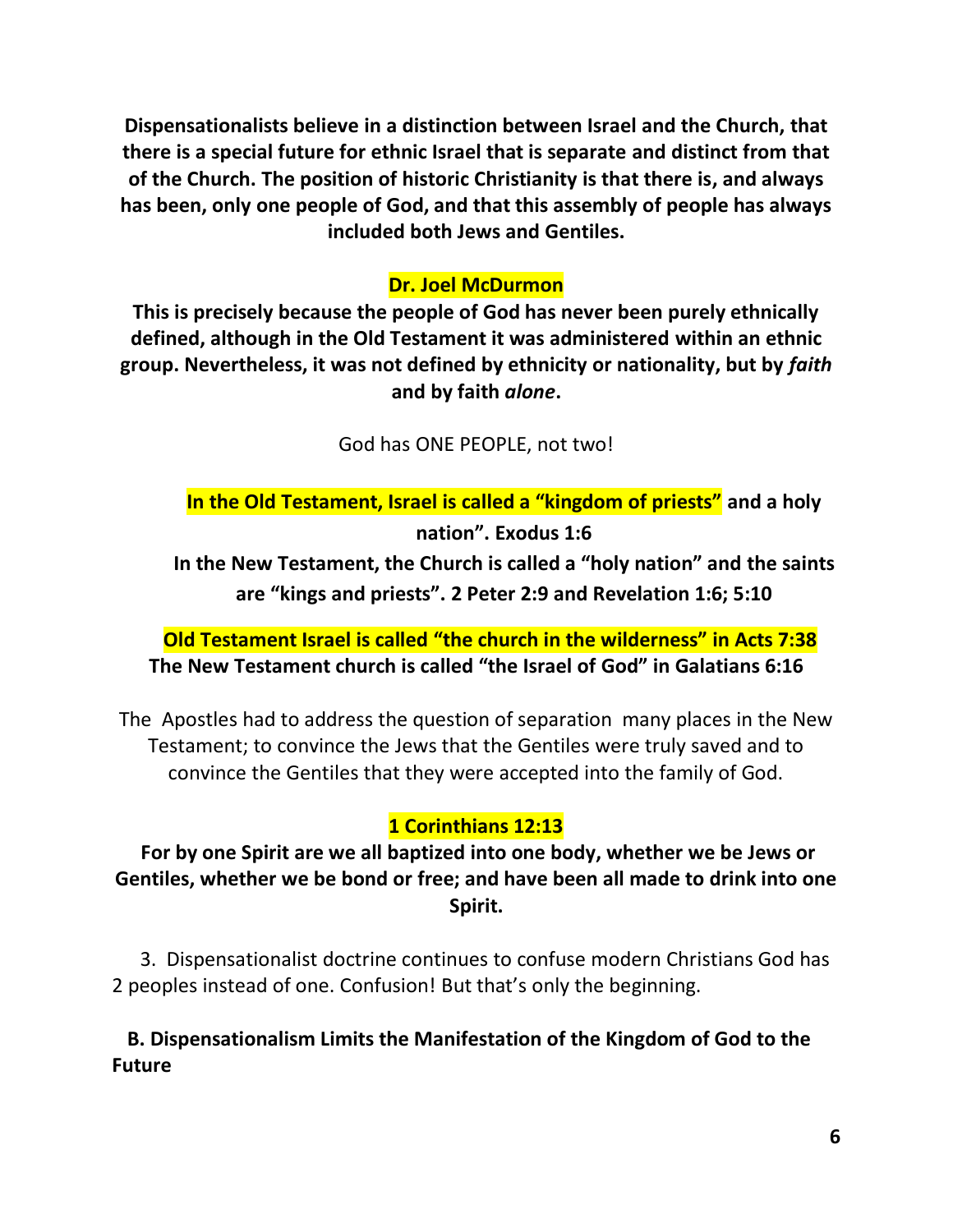1. Remember that **in the dispensational timeline, the Kingdom of God does not actually appear until the very end of time.**

2. This is a half-truth. The full manifestation of the Kingdom of God on earth will not appear until the Second Coming of Christ. But the dispensationalists overlook the fact that Jesus spoke of the Kingdom of God as a present reality!

### **Luke 17:20-21**

**Now when He was asked by the Pharisees when the kingdom of God would come, He answered them and said, "The kingdom of God does not come with observation; nor will they say, 'See here!' or 'See there!' For indeed, the kingdom of God is within you."**

#### **Matthew 12:28**

**But if I cast out demons by the Spirit of God, surely the kingdom of God has come upon you.**

#### **Luke 10:8-9**

**Whatever city you enter, and they receive you, eat such things as are set before you. And heal the sick there, and say to them, 'The kingdom of God has come near to you.'** 

#### **R.J. Rushdoony**

**The Kingdom Is Present and Future**

**Attempts to see the Kingdom of God as a future event are mostly the product of the late nineteenth century's rise of dispensationalism. But the Gospels tell us the Kingdom is to be sought in our lives,<sup>9</sup> to be received now,<sup>10</sup> that a man in Christ's day could see it and enter into it,<sup>11</sup> and that it is found among us.<sup>12</sup> The Apostle Paul speaks of the Kingdom in the present tense.**

**9. Matt. 6:33 10. Mark 10:15; Luke 18:17 11. John 3:3, 5 12. Luke 17:21. [T]he Kingdom of God is within you" may be translated "among you." 13. Rom. 14:17**

#### **Romans 14:17**

**For the kingdom of God is not meat and drink, but righteousness and peace and joy in the Holy Spirit.**

3. Traditional Christianity taught that the Kingdom came to earth in Jesus Christ and would continue to expand throughout the world until its full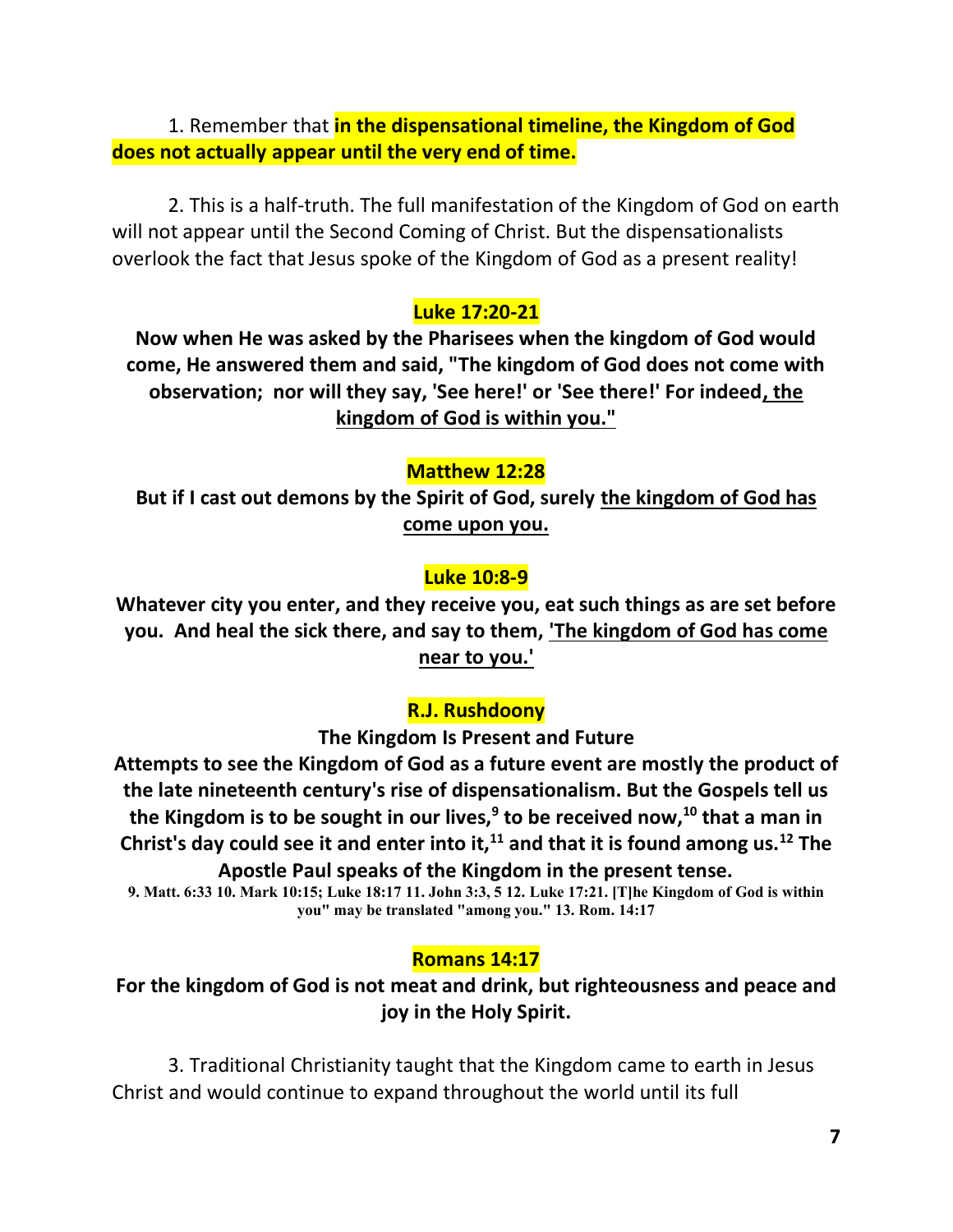manifestation in the 2<sup>nd</sup> Coming. Dispensationalism denies that doctrine by placing the manifestation of the Kingdom to the future. This is why Dispensationalists in general believe in a doctrine of defeatism for the church.

#### **C. Dispensationalism Teaches the Doctrine of Cessationism**

1. Not all, but many dispensationalists teach that the gifts of the Holy Spirit and the ministry of the Apostle ceased with the Apostles.

2. One of the most prominent dispensational teachers today is the Rev. John MacArthur, an otherwise excellent Bible teacher, but writes books attacking all expressions of the spiritual gifts as demonic.

### **John MacArthur**

**John MacArthur, in his book 'Strange Fire', critiques the origins and workings of Pentecostal and Charismatic movements as counterfeit revivals. MacArthur feels especially fraudulent the contemporary ministry of prophecy, the healing ministry, speaking in tongues, and the recovery of the office of the Apostle.**

3. One has to wonder how a man who knows the Bible as well as he does could claim the gifts of the Holy Spirit ceased with the Apostles and overlook verses like these:

a. After the Resurrection, on the Day of Pentecost, the Apostle Paul declared it a fulfilment of the Old Testament prophecy of Joel:

#### **Acts 2:17-18**

**And it shall come to pass in the last days, says God, that I will pour out of My Spirit on all flesh; your sons and your daughters shall prophesy, your young men shall see visions, your old men shall dream dreams. And on My menservants and on My maidservants I will pour out My Spirit in those days; and they shall prophesy.**

### **Ephesians 4:8,11-12**

**"When He ascended on high, He led captivity captive, and gave gifts to men." And He Himself gave some to be apostles, some prophets, some evangelists,**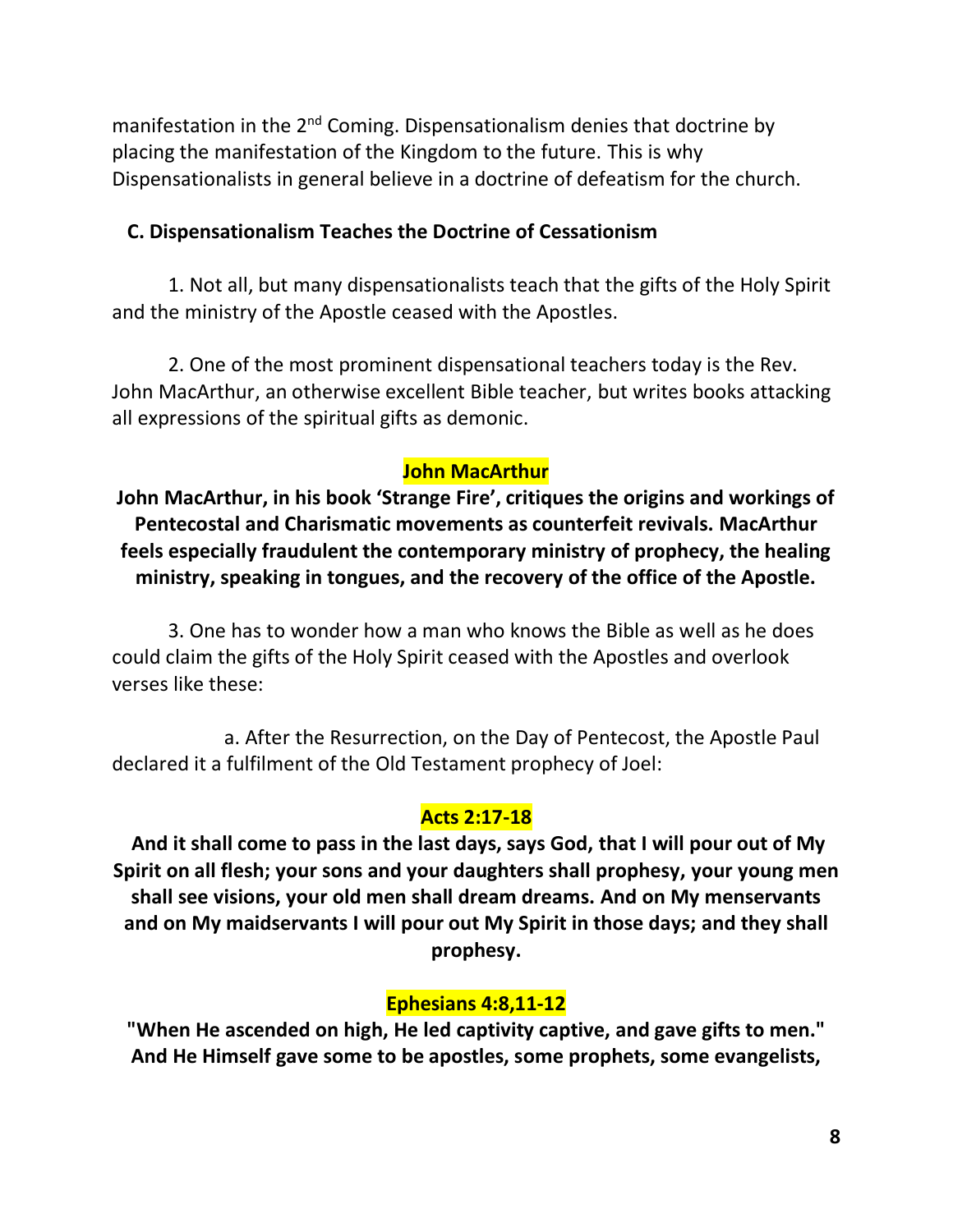# **and some pastors and teachers, for the equipping of the saints for the work of ministry, for the edifying of the body of Christ… Romans 11:29 For God's gifts and His call can never be withdrawn.**

b. The truth is that there is not one verse in the Bible, Old or New Testament, that teaches the gifts of the Holy Spirit would pass away

4. MacArthur, in claiming the gifts of the Holy Spirit passed away with the death of Jesus' apostles ignores history!

### **Justin Martyr**

**(AD 100-165)**

**"For the prophetic gifts remain with us even to the present time. Now it is possible to see among us men and women who possess gifts of the Spirit of God."**

### **Irenaeus**

#### **(AD 125-200)**

**"In like manner we do also hear many brethren in the Church who possess prophetic gifts and through the Spirt speak all kinds of languages. Yes, moreover the dead have even been raised up and remained among us for many years."**

## **Tertullian**

### **(AD 150-240)**

**For seeing that we too acknowledge the spiritual charismata, or gifts, we too have merited the attainment of the prophetic gift…and heaven knows how many distinguished men, to say nothing of the common people, have been delivered from devils and cured of their sicknesses.**

## **Origen**

### **(AD 185-254)**

**Some give evidence of having received this gift through their faith a marvelous power by the cures which they perform, invoking no other over those who need their help than that of the God of all things, along with Jesus and a mention of His history.**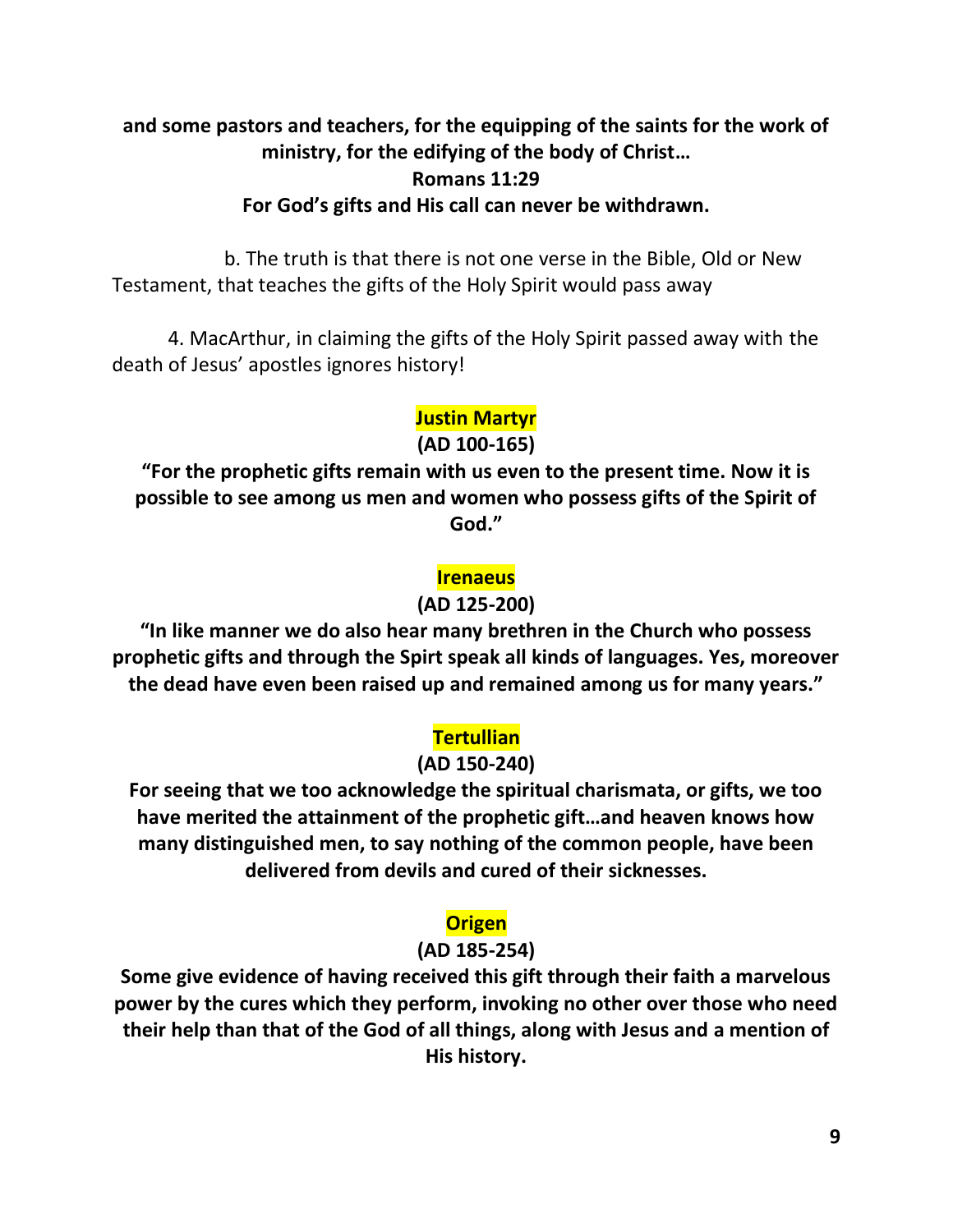# **Saint Augustine (AD 354-430)**

**In his work "City of God", Augustine tells of healings and miracles that he observed first-hand and says, "I am so pressed by the promise of finishing this work that I cannot record all the miracles I have seen."**

# **Jonathan Edwards**

**(1703-1758)**

**Their joyful surprise at salvation caused their hearts to leap, so that they broke forth in a flood of laughter and tears at the same time. It was a frequent thing for many to be seized with terror in hearing the Word of God and the Holy Spirit's conviction of sin that they fell down and were carried out of the church; and they afterwards proved to be most solid and lively Christians.**

5. So why do John MacArthur and many dispensationalist preachers continue to claim the gifts of the Holy Spirit have passed away? John Wesley, the founder of the Methodist Church, who believed in the gifts, figured it out…

# **John Wesley**

## **(1703-1791)**

**I became fully convinced of what I had once expected…that the grand reason why the miraculous gifts were so soon withdrawn was not only that faith and holiness were well nigh lost, but that dry, formal, orthodox men began even to ridicule whatever gifts they had not themselves, and to decry them all as either madness or imposture.**

6. I, too, have become convinced the same is true today; the lack of the expression of supernatural power in the church today is a lack of holiness and faith in churches where 'dry, formal, orthodox men ridicule the gifts of the Holy Spirit simply because they don't have the gifts themselves; therefore they have any supernatural power themselves.

**III. Conclusion:** 

 **A. Review: What Have We Said?**

**Theme**